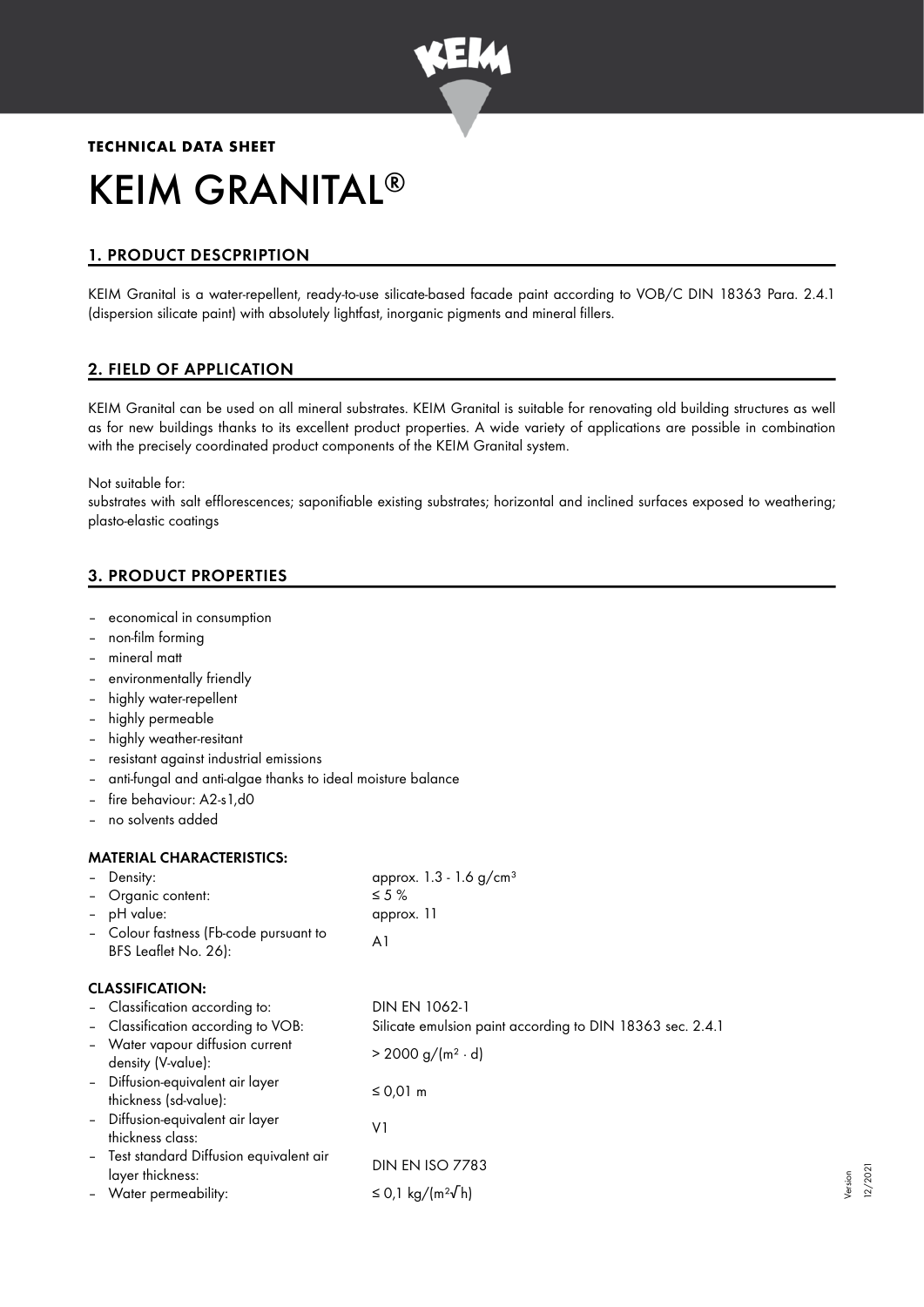# **TECHNICAL DATA SHEET – KEIM GRANITAL®**

| - Water permeability rate class:            | W <sub>3</sub>       |
|---------------------------------------------|----------------------|
| - Test standard Water permeability<br>rate: | <b>DIN EN 1062-3</b> |
| - Gloss level at $85^\circ$ :               | matt                 |
| - Test standard Gloss level:                | <b>ISO 2813</b>      |

#### COLOUR SHADES:

White and colour shades only with purely mineral, light-resistant pigments. On-site tinting exclusively with KEIM colour concentrates.

# COMPOSITION:

Full declaration in compliance with the "natureplus®" award guideline:  $\,$ 

Silicate and calcitic fillers, potassium silicate, water, titanium dioxide, polyacrylate, hydrophobing agents, thickeners, wetting agents, stabilisers, defoamers.

### 4. APPLICATION INSTRUCTIONS

#### SUBSTRATE PREPARATION:

The substrate must be dry, sound, free from chalking, clean and dust-free. Loose parts of existing coatings must be removed mechanically or by high-pressure water jetting. Defective areas must be filled and texture-matched using a suitable repair material. Any sintered layers on new renders must be removed with KEIM Ätzflüssigkeit (lime remover) according to instructions. New render areas (repairs) are generally to be pretreated with KEIM Ätzflüssigkeit (lime remover) according to the specifications in the Technical Data Sheet. Strongly absorbing surfaces must be primed with KEIM Spezial-Fixativ. Please, refer to the Technical Data Sheet of the primer regarding application and dilution. Repaired substrates and substrates with structural differences or hairline cracks require a base coat with the higher filled KEIM Granital-Grob instead of KEIM Granital. In case of larger cracks or strong structural differences, a primer coat with the higher filled KEIM Contact-Plus might be necessary instead of KEIM Granital-Grob.

Sound, organic, existing coatings must be precoated with KEIM Contact-Plus as bridging coat.

Old coatings that are plasto-elastic or susceptible to saponification are not suitable for coating. Old, film-forming coatings that are not sound or hinder vapour diffusion must be removed with the paint stripper KEIM Dispersionsentferner or by mechanical methods. A pretreatment with KEIM Silangrund is recommended for surfaces exposed to high moisture or weathering.

#### APPLICATION CONDITIONS:

Ambient and substrate temperature ≥ 5 °C during application and drying. Do not apply in direct sunlight or on sun-heated substrates. Protect surfaces from direct sun, wind and rain during and after application.

#### PREPARATION OF MATERIAL:

Stir up KEIM Granital thoroughly before application.

#### APPLICATION:

KEIM Granital can be painted, rolled or sprayed (nozzle: ≥ 435, for further information see TM on airless technology). On difficult, poorly and/or differently absorbent substrates, Special Fixative (Spezial-Fixativ) KEIM is recommended as a thinner. Primer coat: For the primer coat, application with a roller or brush is recommended. Apply KEIM Granital in the normal case undiluted or depending on the absorbency of the substrate, diluted up to max. 20 % with KEIM Spezial-Fixativ. Final coat: Apply KEIM Granital undiluted.

Note: Three coats are recommended in the event of very heavy use.

#### DRYING TIME:

Can be overcoated after 12 hours at the earliest (at 23°C and 50% RH). At higher relative humidity, layer thicknesses and/ or lower temperatures, drying is delayed accordingly. After pretreatment with KEIM Silangrund, the base coat should be applied after approx. 4 hours.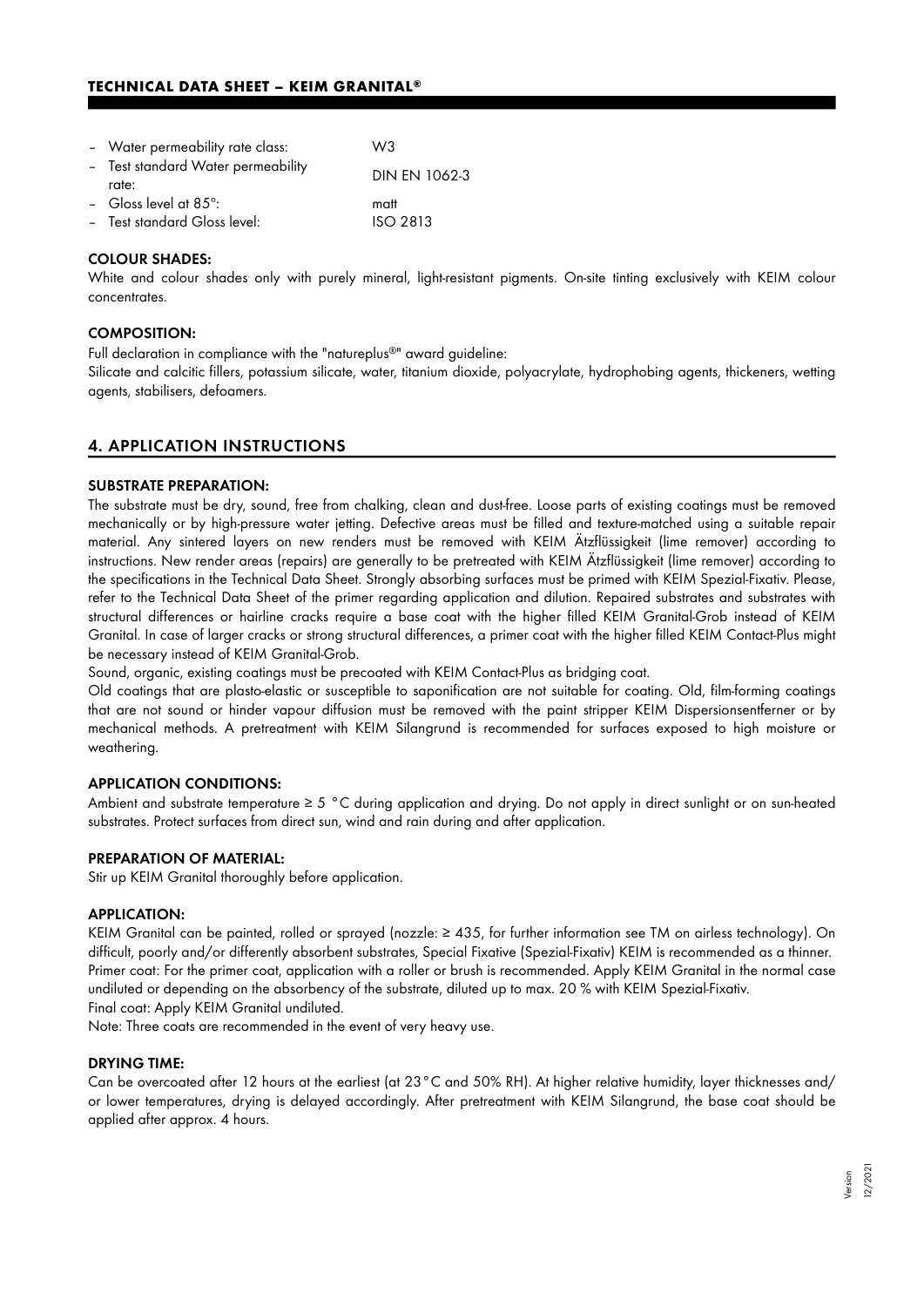#### CONSUMPTION:

approx. 0,35 kg/m² for two coatings.

These material consumption values are guide values for smooth substrates. Exact consumption values must be determined by means of test areas.

#### CLEANING OF TOOLS:

Clean immediately with water.

# 5. PACKAGING

| <b>Container content</b> | Unit of measure | Quantity on pallet | Type of container |
|--------------------------|-----------------|--------------------|-------------------|
| 25                       | ĸg              | 24                 | bucket            |
|                          | κg              | 70                 | bucket            |
| 25                       | ĸg              | 80                 | bucket            |

# 6. STORAGE

| max. storage time | Storage conditions             |  |
|-------------------|--------------------------------|--|
| 12 months         | cool<br>frost-free             |  |
|                   | keep container tightly sealed. |  |

# 7. DISPOSAL

For disposal information refer to section 13 of the safety data sheet.

# EC WASTE CODE:

Waste code: 08 01 12

# 8. SAFETY INSTRUCTIONS

Please, refer to the Material Safety Data Sheet.

#### GISCODE:

GIS code: BSW 10

# 9. GENERAL INFORMATION

Cover surfaces not to be treated, especially glass, ceramics and natural stone. Any splashes on surrounding surfaces or traffic areas must be rinsed off immediately with plenty of water. Mixing with products not part of the system or other foreign additives is not permitted.

10. CERTIFICATES & QUALITY SEALS